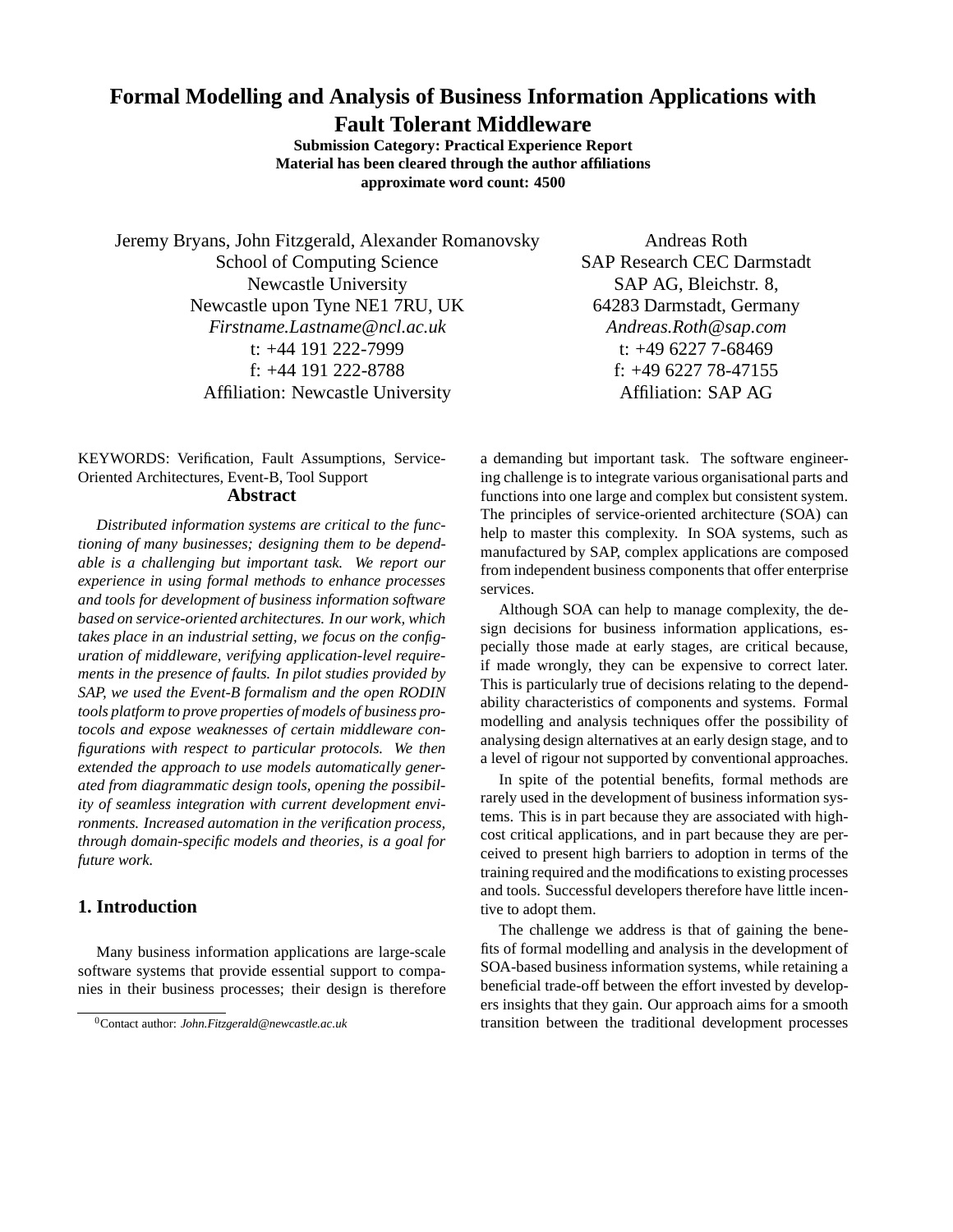and formal approaches. Initially, developers might not directly interact with a formal modelling tool, but continue to use pre-existing diagrammatic domain-specific modelling environments. The models developed in these environments could be automatically translated into a suitable formal notation and treated with automated analysis tools. While the insights gained from such purely automatic analysis might be less than those arising from a more thorough adoption, we expect that the formal methods would be seen by developers as a benefit demanding little additional effort. In the long run, we expect that subjectively experienced and objectively measurable benefits will lead to a positive attitude towards the methods and tools and then to their more extensive direct use.

This paper reports our experience investigating the technical feasibility of our approach. We aimed to establish whether formal methods could be used beneficially in the early design stages of SOA-based business information systems of the kind developed by SAP, and to show that the application of such modelling may be automated, so that developers could continue to use existing tools in the manner described above. In Sections 3 and 2 we consider the background and industrial setting of our studies. Section 4 introduces our chosen technology, and Section 5 describes the pilot studies undertaken. Section 6 discusses the lessons learned, and Section 7 gives directions for future work. This work was carried out as part of the EU project DEPLOY [5].

## **2 The Industrial Setting**

In the business setting in which our work has taken place, developers construct applications supporting companies' business processes from components describing parts of processes, such as buying, selling, planning, site logistics and accounting. These components, based on an SOA, form a complex network using (mostly asynchronous) messaging to satisfy the components' communication needs without giving up their loose coupling.

In an ideal development process, the interior of the components is designed alongside their communication with other components. Developers decide on the inbound and outbound service interfaces and operations the components offer, as well as on the types and structure of the messages. The developers then also decide on how to configure the process integration layer or middleware (e.g., SAP NetWeaver Process Integration [14]) which is responsible for actually transferring the messages. This includes the choice of one of a set of reliability parameters as defined by the WS Reliable Messaging [12] standard. These include that messages should arrive "exactly once" (EO), or "exactly once in order" (EOIO). EOIO middleware will deliver all messages sent between two parties in the order they are sent without losing, corrupting or duplicating them and

without inserting any new random messages, while EO middleware is the same except that it may reorder messages. A wrong choice can have serious consequences, since an EOIO configuration is a more expensive run-time option than EO. However, carelessly deciding on a weaker middleware and correcting the protocol in later stages of development will lead to high costs of revising design and implementation.

In current practice, the design steps sketched above are accompanied by modelling the systems with the help of domain specific diagrammatic languages. A strict validation process is in place to manually check the models for consistency. Then, the models are transformed into executable code and the code is tested.

A significant source of errors in distributed systems is poor communication media, which can, for example, delay, corrupt, reorder, lose or duplicate messages. Typical examples of such media are the internet and wireless intraorganisational networks. Our work develops an approach to systematic modelling of a family of middleware components ensuring a range of fault assumptions and to analysing the correctness of the business applications built by formal refinement using this middleware. We aim to allow, at an early stage of design, the selection the least expensive middleware with which the designed application will operate correctly.

#### **3 Fault Tolerance and Formal Modelling**

Ensuring high availability of modern business information applications depends, among other things, on a systematic use of the appropriate fault tolerance mechanisms. Fault tolerance [10] is a general means of attaining system dependability, applied when faults, and errors caused by them, cannot be avoided or eliminated during system design. Achieving dependability attributes, such as reliability, availability and safety, heavily relies on the use of the appropriate error detection and recovery mechanisms.

The choice of these fault tolerance mechanisms largely depends on the fault assumptions under which the system will function. Fault assumptions for distributed systems are typically classified into some of the following [4, 13]: omission, timing, value, state transition, impromptu and crash failures of the system components.

Applying formal modelling to specify and verify fault tolerance properties is becoming now an area of active research (see, for example [3]). This work often focuses on integrating fault tolerance means (for example exception handling, replication, error monitoring, reconfiguration) into application system models. Another area of active research is formal reasoning about correctness of distributed fault tolerance protocols (for example [9]). In the context of software architecture there is a substantial body of work on for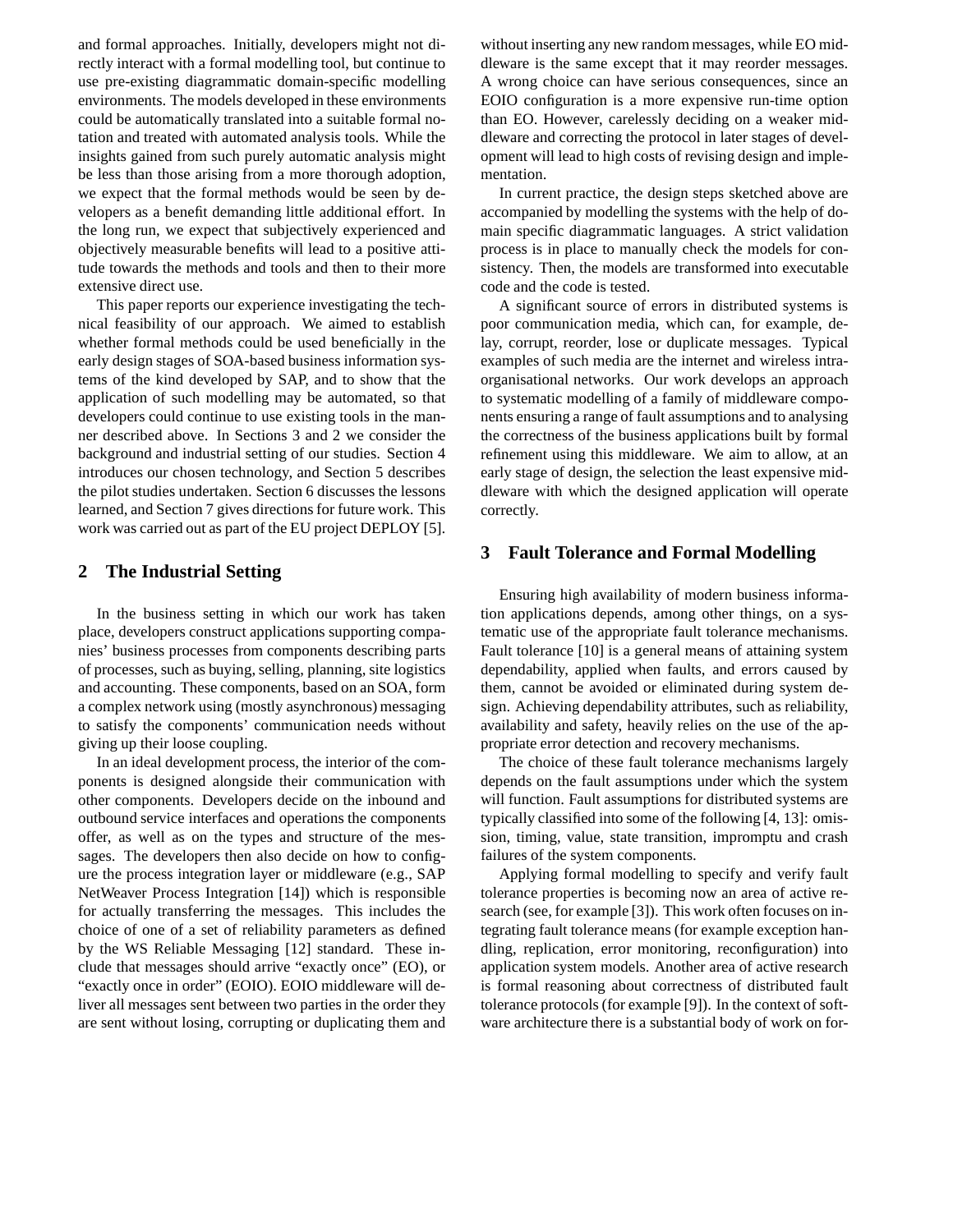mal specification and verification of fault tolerance connectors (for example [6]).

## **4. Event-B and the RODIN Platform**

Event-B and the RODIN [15] tools platform have several features that make them appropriate as a basis for our study. The formal modelling language itself allows description both of structured data and behaviour. The available abstractions form a promising basis for describing information systems applications. The availability of a range of extensible tools, including proof support, model checking and animation is also important. Openness of the tool set is crucial for integration with existing development environments.

Event-B uses a model-oriented language in which data is modelled through a collection of built-in abstract data types from which more sophisticated types may be constructed. Data values may be constrained by logical predicates in the form of *invariants*. State variables modelling persistent data may be modified by *events* which describe functionality. Events are guarded by *conditions* that must hold in order for them to be enabled. The functionality performed by an event is described as an *action*.

A *machine* includes a set of invariants and a set of events. The logical conjecture that a machine is internally consistent (e.g. that events will not cause invariant properties to be violated) is given as a collection of *proof obligations*. Proof obligations may be discharged manually or, more likely, with the aid of an automated proof tool. *Contexts* contain *carrier sets* (which model abstract types) and *constants*, and are visible to machines.

Figure 1 gives a fragment from an Event-B machine. The syntax is slightly simplified. Three invariants and one event are shown. The first two invariants restrict the type of (previously declared) variables  $a$  and  $b$ . The event *change* uses a parameter  $x$ . A proof tool quickly demonstrates that the event respects the first and third invariants, but the proof obligation arising from the second invariant cannot be proved. To make the machine consistent, either the second invariant or the event definition must be changed.



**Figure 1. An Event-B fragment**

A system model in Event-B typically consists of a chain of Event-B machines. Each machine (apart from the first) is linked to its predecessor by a *refinement relation*. *Linking invariants* relate the state of a machine with the state of its predecessor. Proof obligations ensure behaviour preservation between the linked machines. In a typical Event-B model, the initial machine is extremely simple, with detail being added in a controlled way step by step through a chain of refinements.

Using the RODIN tools platform, Event-B machines and refinement steps are constructed via a model editing interface. Proof obligations are automatically generated and discharged (so far as is possible) by proof tools built into the platform. In the event of an obligation not being automatically proved, an interface for manual proof guidance is used. The use of the Eclipse framework means that the tools may be extended with specialised provers, interpreters, model checkers, pretty printers and other new capabilities. In the work reported here, we focus mainly on the proof capability of the RODIN platform. Achieving a high level of automated proof is, however, important for our studies because we aim to give developers the benefits of proof-based analysis of models without the overhead of interacting directly with the Event-B formalism.

### **5. The Pilot Studies**

As indicated in Section 1, the purpose of our study is to determine the technical feasibility of using formal modelling (in Event-B/RODIN) to support the analysis of design models of SOA-based business information applications. The specific focus is on selecting an appropriate configuration for middleware from among alternatives offering different levels of fault tolerance (EO or EOIO). The applications models should be derived automatically from existing graphical design tools and there should be a good level of automation in the analysis of the models.

Our approach is to use a series of case studies, with the aim of producing a proof-of-concept of the automated analysis discussed above. In our studies, we needed to:

- 1. Establish that formal proof tools such as Event-B/RODIN can indeed support the comparison of alternative middleware components with respect to application-level properties.
- 2. Define the process for interfacing alternative middleware models (e.g. EO or EOIO) to pre-existing application-level models.
- 3. Develop appropriate strategies for combining middleware models with application models derived from the pre-existing graphical design tools so as to yield a good degree of automation in the analysis.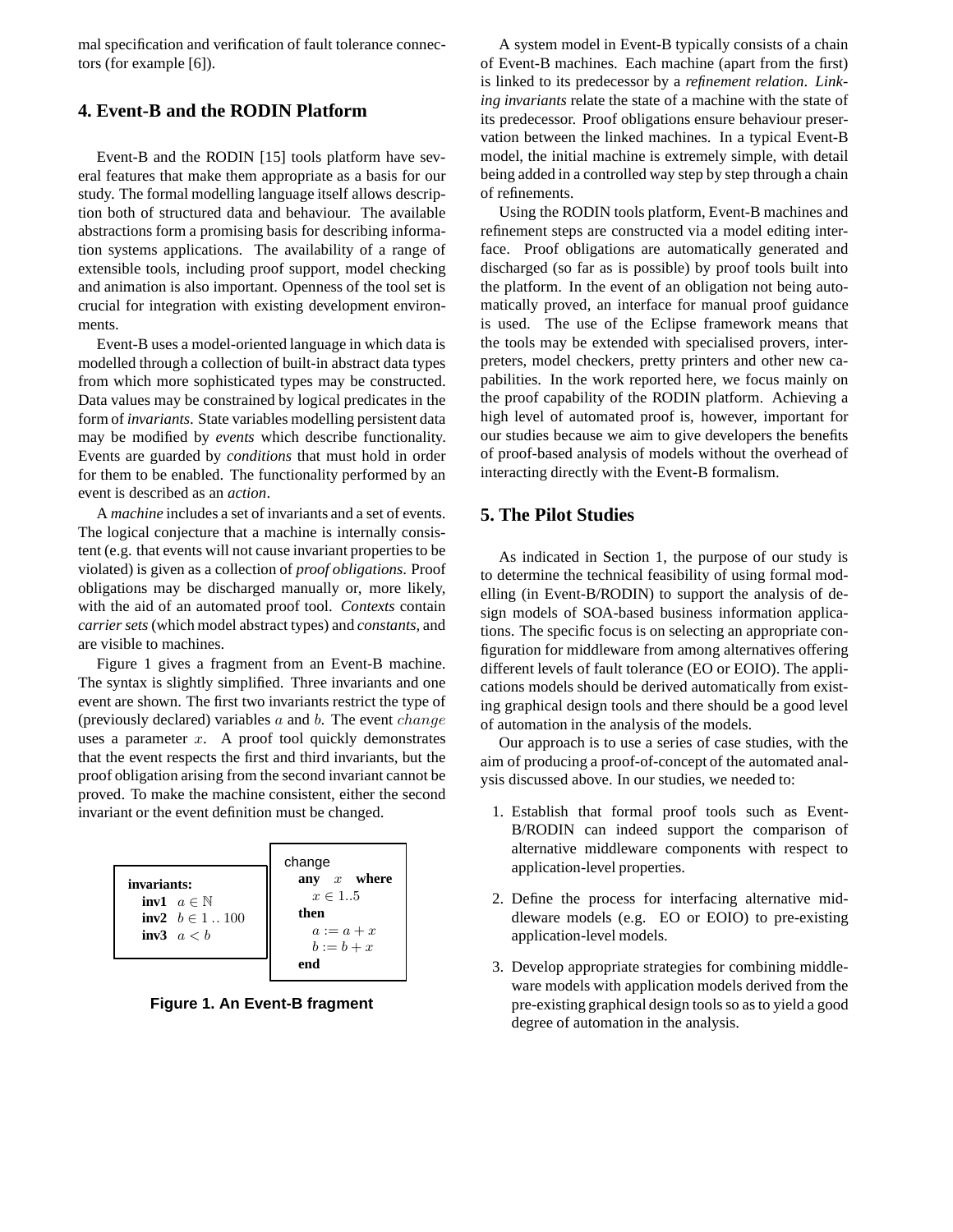These are the subjects of the studies described in Sections 5.1 to 5.3 respectively. The studies used two realistic but simplified SOA choreography examples. The first example is a business-to-business (B2B) choreography (or protocol) [16]. Two components, a buyer and seller, exchange messages in order to negotiate the price of a product or service. The negotiation is initiated by a proposal from the buyer detailing purchase conditions such as price, quantity, or delivery date. The two parties may then arbitrarily exchange further proposals. A party indicates agreement to a proposal by returning that proposal. The negotiation may be cancelled at any time. The critical property that B2B is designed to establish is:

**Property 1** *When a run of the protocol terminates, either the buyer and seller should have agreed to the same price, or they should agree that the negotiation has been cancelled.*

The second example is an application-to-application (A2A) choreography in which two components interact to meet a requirement from a customer. The *ordering component* is responsible for managing customer requirements, and the *supply chain requirements component* coordinates the services used to process these requirements. The protocol starts when the supply chain component receives customer requirements from the ordering component. The supply chain component may then send notification of (partial) fulfilment of these requirements (e.g. delivery) back to the ordering component. The ordering component may also send queries and preliminary reservation requests and the supply chain component sends current supply planning and delivery information to the ordering component.

#### 5.1. Study 1: Middleware Models

The aim of the initial study was to confirm that the Event-B/RODIN tools could support the comparison of alternative middleware components with respect to application-level properties. It used the B2B protocol. The application is built from a buyer and a seller component, and either EO or EOIO middleware. Our method was first to build Event-B models of EO and EOIO middleware, and an abstract model of the B2B protocol that did not contain an explicit component representing middleware. Each of the middleware models was composed in turn with the B2B model, and the Event-B/RODIN tools were used to compare the two combinations.

Each application-level event involves both a protocol party (buyer or seller) and the middleware. It is therefore partially described in each model. The protocol model describes the effects of the action local to the buyer or seller and the middleware model describes the effects of the action local to the middleware. Composing the middleware with the protocol involves composing each of these actions.



**Figure 2. Buyer send in the protocol**

For example, the application-level action of the buyer sending a proposal  $p$  to the seller appears in the protocol model as Buyer send (see Figure 2). PROPOSAL is a carrier set defined in a context visible to the protocol model. It contains all legitimate proposals; empty and cancel are designated elements of *PROPOSAL*. The state variable last s o rec is the last seller offer received by the buyer. A separate event describes the case where  $p = last \cdot s \cdot o \cdot rec$ . *BAgreeStatus* and *BCancelStatus* record whether or not the protocol has been agreed or cancelled, from the point of view of the buyer. The current buyer offer is given by *curr b o*.

In EO middleware, in the case where the proposal is already in the middleware, the local effects of the buyer sending a proposal are defined as *Buyer\_send\_mw*, shown in Figure 3. The variable *mware\_to\_seller* represents the middleware carrying messages to the seller, and has type  $PROPOSAL \rightarrow \mathbb{N}1$ . A separate event describes the case where the proposal being sent is already in the middleware.

```
Buyer send mw
any p where
   p \notin dom(mware_to_seller)then
   mware to seller(p) := 1end
```
**Figure 3. Buyer send in middleware**

The combined event in the application model retains the parameter  $p$  and conjoins guards and actions from each of the events above. Property 1 is added as an invariant to the combined model. This process is automated by a composition plugin available for the Event-B tool.

When the B2B protocol runs on EO middleware, Property 1 cannot be proved. A sequence of events which falsifies Property 1 is depicted in Figure 4, in which both the buyer and the seller accept old proposals as representing the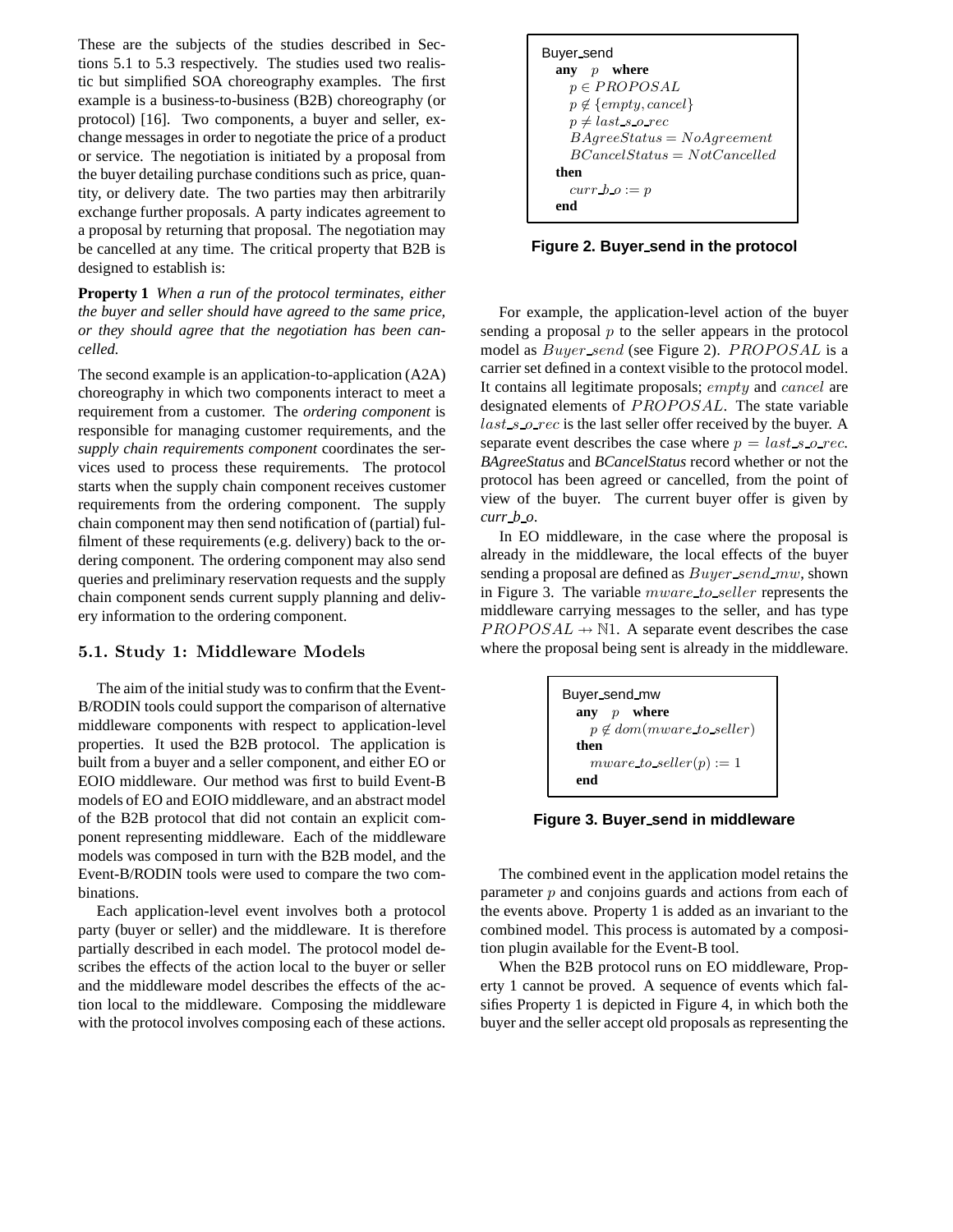



**Figure 5. Two refinement techniques**

**Figure 4. Falsifying Property 1**

current state of the other party. This sequence can be identified on the combined model using an Event-B animator (e.g. ProB [11] or AnimB [1]).

## 5.2. Study 2: Refinement-based modelling and analysis

In this study our aim was to further investigate how to develop models of business applications which allow for the introduction of middleware representations from a range of components and to develop standards for the integration of middleware into application models.

In this study, we integrated the middleware models with an independently developed model of the B2B protocol. This allowed us to identify more clearly the interface between the middleware and the protocol parties, and to develop a set of guidelines for protocols developers wishing to use the middleware.

The identified guidelines include:

- **protocol parties** should be developed in one machine, with no representation of middleware. Each send or receive event should instead use a reserved variable name as a parameter (e.g. " $p$ " in Section 5.1).
- **correctness criteria** for the protocol should be expressed as application invariants, (although they will not in general be provable before a middleware model is integrated).
- **complex message sets** should be defined in a new context visible to both the protocol model and the middleware model.

## 5.3 Study 3: Investigating modelling options

Process components and middleware may be modelled in many different ways. The choice of level of abstraction and the particular representations of the data and events has an impact on the ease of comprehension and the ease of automated analysis. In this study, we sought to find suitable representations that would support automated analysis

where the process component models are derived from the pre-existing modelling language and tools.

We used two different techniques to produce a new machine containing EOIO middleware, illustrated in Figure 5. The first technique produced the new machine by refining a machine in the original model containing the abstract choreography, and the second by refining a machine containing the low-level behaviour of the protocol.

An Event-B model of the A2A protocol was automatically generated from existing diagrammatic domainspecific modelling languages, rather than hand-crafted. It contained two machines, m choreography and EO A2A. The first machine, m\_choreography, had a high-level view of behaviour and no explicit component representing the middleware. It contained seven events and two invariants, and produced no proof obligations. The second machine, EO A2A, contained the local behaviour of the ordering and supplier components and a model of EO middleware. In EO A2A each of the events from m choreography was refined by a "send" and a "receive" event, giving 14 events. It had 22 invariants and 268 proof obligations of which 263 were proved automatically and 5 required (trivial) intervention.

To investigate the modelling options, two machines containing EOIO middleware were developed by hand. EOIO A2A ONE was a refinement of m choreography and EOIO A2A TWO was a refinement of EO A2A.

There were 257 proof obligations in EOIO A2A ONE, 162 of which were proved automatically. The remaining 95 were significantly more complex than the invariants in EO A2A. The primary source of the increased complexity was ten invariants that relate messages in middleware to states within the machine. In EO A2A the process components exchange messages from the set MESSAGES. The EO middleware does not offer an ordering guarantee, so the representation is an unordered bag *channel* of type  $MESSAGES \rightarrow \mathbb{N}$ . The quantity of a message M in the middleware is given as  $channel(M)$ .

In EOIO A2A ONE the middleware offers an ordering guarantee, so the middleware representation is a sequence of type

 $1...$  max\_chan\_len  $\rightarrow$  MESSAGES

and the quantity of a message  $M$  in middleware  $mw$  is given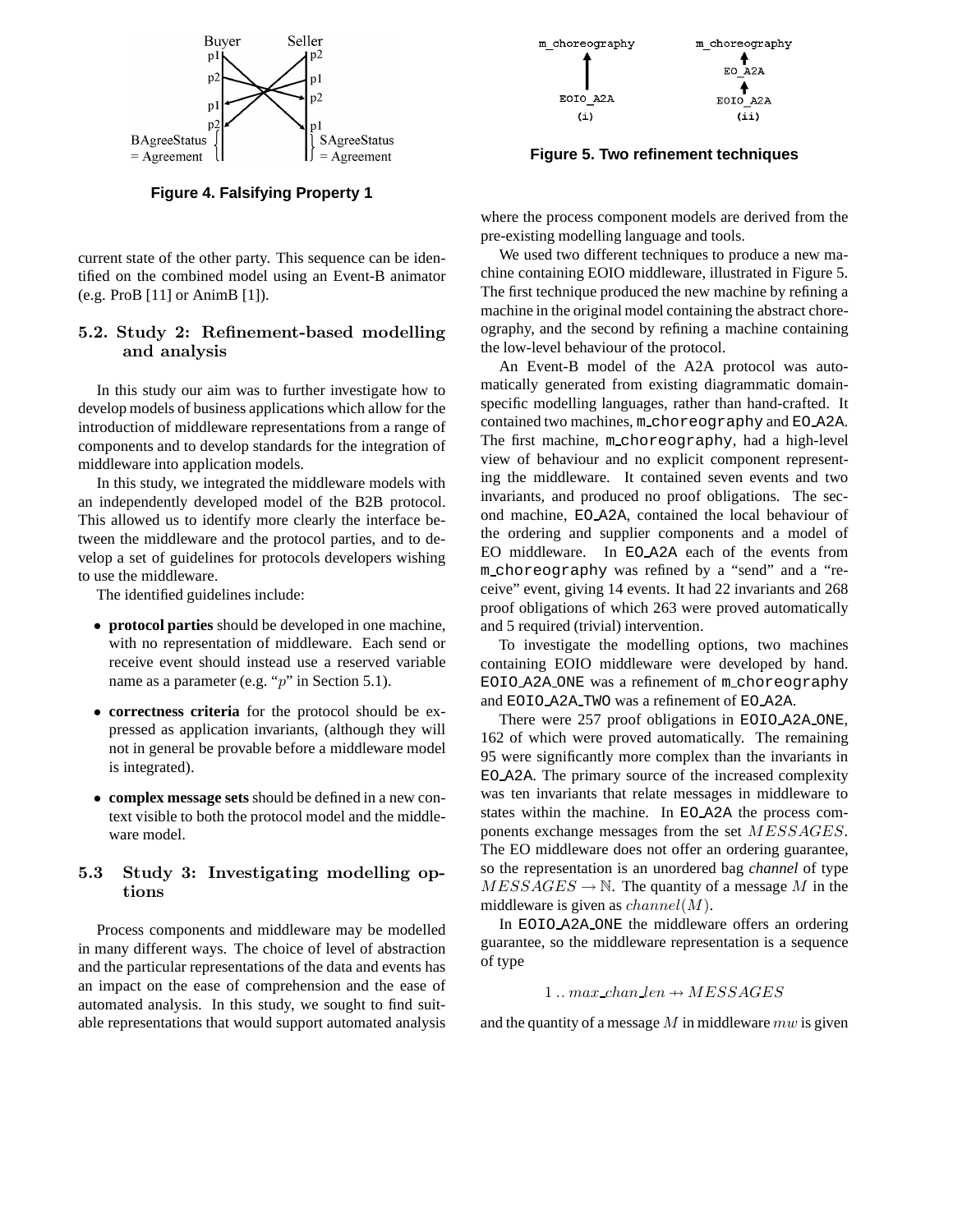#### $card(dom((f \ldots l \triangleleft m w) \triangleright \{M\}))$

where  $f$  and  $l$  are the first and last unread messages in  $mw$ . EOIO A2A TWO includes EO A2A in the refinement chain. Linking invariants are defined between EOIO A2A TWO and EO A2A. This gave rise to 25 invariants in EOIO A2A TWO. Seven of these are "linking invariants" linking the value of the middleware variables in EOIO A2A TWO to the value of the middleware variables in EO A2A. These have the form

$$
channel(M) = card(dom((f \dots l \triangleleft m w) \triangleright \{M\}))
$$

EOIO A2A TWO contains 186 proof obligations, of which 116 were proved automatically. The remainder required about 6 hours of effort. The bulk of this effort went in proving the linking invariants between the two middleware representations.

The benefit of the first approach is that there is no need for the local machine EO A2A. It represents the case where a machine containing a representation of EO middleware is not available, or the developer is interested exclusively in EOIO middleware. The (overwhelming) disadvantage is that the level of manual intervention required to prove the proof obligations is too high. Conversely, the second approach requires an intermediate machine (EO A2A) to be built and proved. It represents the case where a machine containing a representation of EO middleware is available to be used.

The level of manual intervention required for the proofs at the second refinement stage is manageable, although we believe it could be further reduced significantly.

#### **6. Lessons**

The objective of our studies was to provide a proof of concept for our vision of verification tools supporting the selection of process components for business information applications built on service-oriented architectures. We have focussed on design decisions that affect the dependability of the application built from distributed components and middleware in a service-oriented architecture.

Our experience has shown that it is possible to use the Event-B language and tools to analyse design alternatives in the manner described. The approach and tools make it possible to assess the consequences of selecting different middleware configurations. The level of abstraction in the models allows this analysis to be done at an early stage in the development process. The formal tools underpinning the analysis can be integrated with existing non-formal design tools and augment the engineering judgement and experience that form the basis of such design decisions at present.

The conjectures that can already be proved represent a significant step forward in tool support from the level of informal analysis offered by less formal design tools.

The verification technology that we have studied is intended for broad deployment in the sense that a large number of developers will use the tools without needing deep training in Event-B directly, although we expect that, in time, a proportion of developers would like to interact directly with the RODIN platform. This implies that the degree of automation in the verification process is important. Although a large proportion of proof obligations are discharged by the tools without user intervention, the overall proportion is rather lower than for some Event-B applications, suggesting that this level of automation can be raised substantially [2].

Our ability to discriminate between suitable and unsuitable middlewares is limited by the capabilities of the proof framework. In particular, failure to prove a property of middleware does not necessarily mean that the property does not hold. Thus a proportion of proof failures are "false alarms", as is inevitable in an expressive formal language.

It is important to select a good series of refinement steps to introduce a middleware model to a protocol, and considerable care is needed to choose abstractions which are effective in proof. Our objective is high automation in proof, but there is a risk that the models produced are less easily comprehended by the human reader. This is a challenge we expect to address in the future.

The protocols and middleware that we have examined so far are realistic, although relatively simple. As Study 3 showed, there are many modelling options and trade-offs that can affect ease of comprehension, the richness of fault assumptions considered and the degree of automation in proof.

The discovery of an invalid conjecture during verification may lead to either the selection of a middleware configuration offering stronger guarantees or the redesign of the process components to handle the identified faults. As a general observation, we think that the selection of stronger middleware needs to be traded off against the possible increase in complexity of protocol and component logic that results from the latter course of action. The advantage of our approach appears to be that this trade-off, which must be done at some point during system design, can be done explicitly and at an early design stage.

Although our results are preliminary at this stage, our observation is that this level of automated analysis represents a good trade-off of time for insight [7]. In the longer term, we expect that some enhanced support for failing proofs will prove valuable.